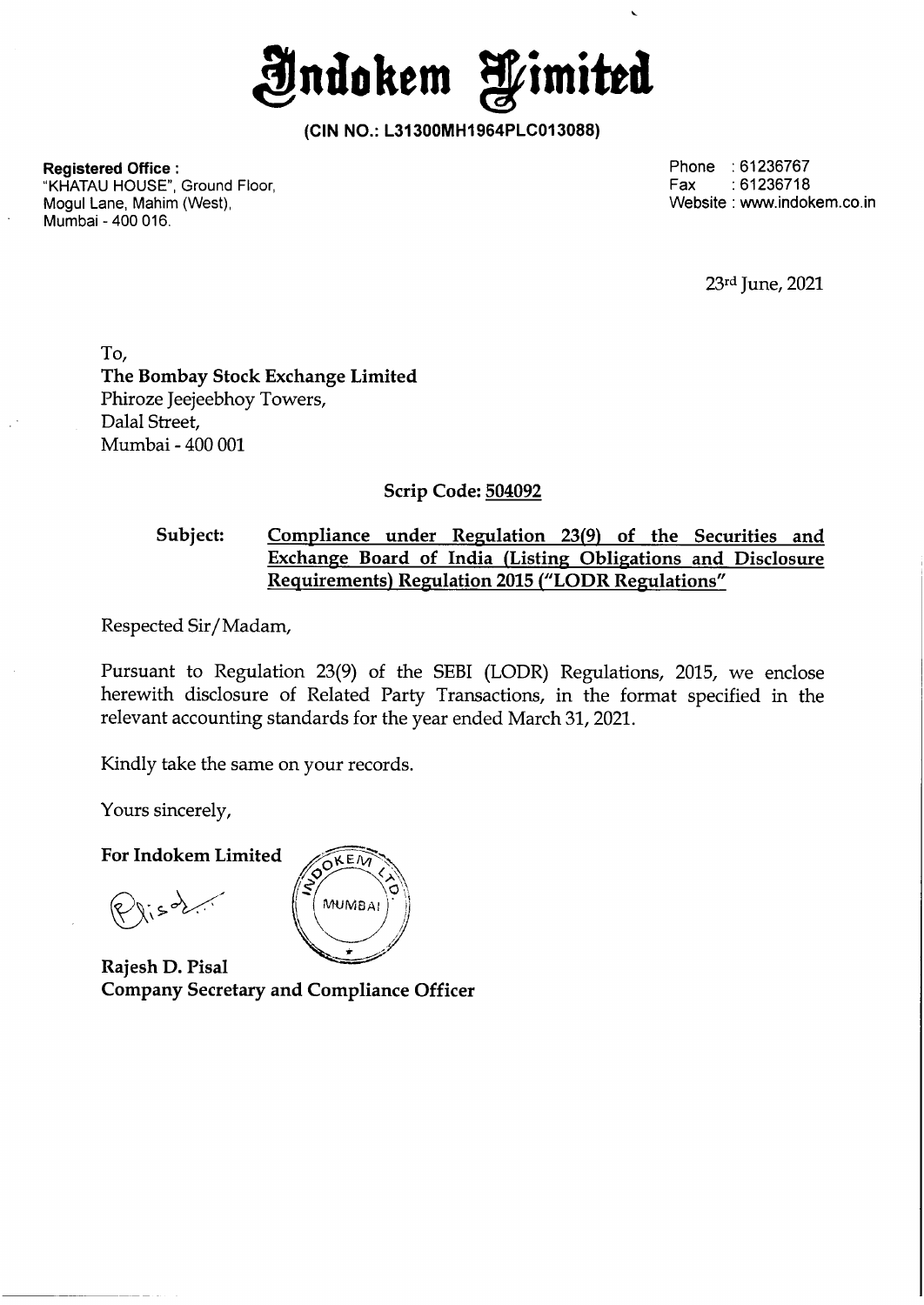## **INDOKEM LIMITED**

### **Disclosure of Related party relationships, transactions and balances: (as per IND-AS 24)**

#### **Pursuant to Regulation 23(9) of Securities and Exchange Board of India (Listing Obligations and Disclosure Requirements)**

## **a) Enterprise significantly influenced by the Key Managerial Personnel or their relatives**

- i) Samudra Dye-chem Private Limited
- ii) Spiweld Chemtrade Private Limited
- iii) Textomax Chemicals Private Limited
- iv) Formost Chemicals Private Limited
- v) Chemron Texchem Private Limited
- vi) Asha Marine Products Private Limited
- vii) Emerald Capital Services Private Limited
- viii) Vindhyapriya Holdings Private Limited
- ix) Khatau Leasing and Finance Company Private Limited
- x) Prism Plantations Private Limited
- xi) Khatau Holding and Trading Company Private Limited
- xii) Prerana Leasing and Finvest Private Limited
- xiii) MKK holdings Private Limited
- xiv) Priyanilgiri Holdings Private Limited
- xv) Refnol Resins and Chemicals Limited
- xvi) Priyamvada Holdings Limited (w.e.f April **1,** 2017) (Associate till March 31, 2017)
- xvii) Orchard Acres

#### **b) Key management personnel and their relatives**

- i) Mr. Mahendra K.Khatau (Chairman, Managing Director and Executive Director)
- ii) Mrs. Asha Khatau (Non-Executive Director and wife of Chairman)
- iii) Mr. Manish M. Khatau (Whole -Time Director and son of Chairman)
- iv) Mr.Kailash Persad (Non-Executive Independent Director)
- v) Mr. Bhalachandra G. Sontakke (Non-Executive Independent Director)
- vi) Mr. Rajagopalan Sesha (Non-Executive Independent Director) Termination Date 27.07.2020
- vii) Mr. Rahul Singh (Non-Executive Independent Director) appointment Date 25.08.2020
- viii) Ms. Rupal Parikh (Chief Financial Officer)
- ix) Mr. Rajesh Pisal (Company Secretary)

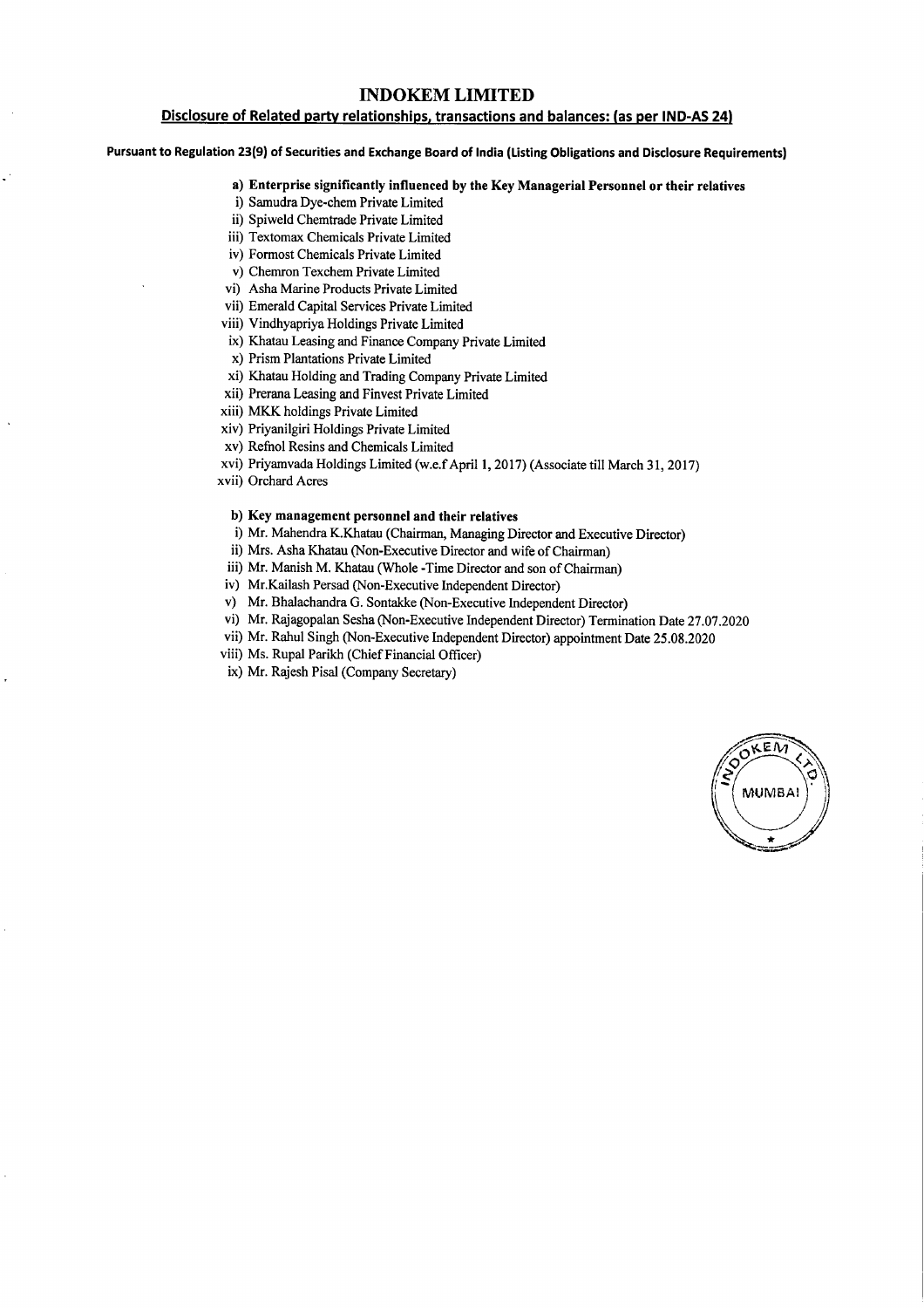| c)                                                                                                                                         | Details of transactions with related parties during the year                                                                                 |                                    |              |                                                           |                                       |                       |                      |
|--------------------------------------------------------------------------------------------------------------------------------------------|----------------------------------------------------------------------------------------------------------------------------------------------|------------------------------------|--------------|-----------------------------------------------------------|---------------------------------------|-----------------------|----------------------|
| W                                                                                                                                          | <b>Nature of transactions</b><br>an di                                                                                                       | <b>Significantly</b><br>Influenced |              | <b>Key Management</b><br>Personnel and their<br>relatives |                                       | Total                 |                      |
|                                                                                                                                            | $\pm$ 3 $^{\circ}$ .                                                                                                                         | March 31.<br>2021                  | 2020         | 2021                                                      | March 31, March 31, March 31,<br>2020 | March 31,<br>2021     | March 31,<br>2020    |
| Revenue from operations                                                                                                                    | <b>Revenue from operations</b><br>Refnol Resins and Chemicals Limited*                                                                       | 1                                  | 0            |                                                           |                                       | 1                     | 0                    |
|                                                                                                                                            | Total                                                                                                                                        | $\mathbf{1}$                       | $\bf{0}$     | $\blacksquare$                                            | $\qquad \qquad \blacksquare$          | $\mathbf{1}$          | $\bf{0}$             |
|                                                                                                                                            | <b>Purchase of Goods</b>                                                                                                                     |                                    |              |                                                           |                                       |                       |                      |
| Purchase of Goods                                                                                                                          | <b>Orchard Acres</b>                                                                                                                         | 304                                | 222          |                                                           |                                       | 304                   | 222                  |
| Purchase of Goods                                                                                                                          | Refnol Resins and Chemicals Limited                                                                                                          | 208                                | 335          |                                                           |                                       | 208                   | 335                  |
|                                                                                                                                            | Total                                                                                                                                        | 512                                | 557          | $\ddot{\phantom{a}}$                                      |                                       | 512                   | 557                  |
| <b>Rent Received</b><br>Other Income<br>Sale Of Assets                                                                                     | Income<br>Rent Received/Other Income/Sale of<br>Assets<br>Orchard Acres*<br><b>Orchard Acres</b><br>Refnol Resins and Chemicals Limited      | 1<br>$\overline{2}$                | 0<br>1       |                                                           |                                       | 1<br>$\overline{2}$   | 0                    |
|                                                                                                                                            | <b>Total</b>                                                                                                                                 | $\overline{\mathbf{3}}$            | $\mathbf{1}$ | $\frac{1}{2}$                                             | ٠                                     | 3                     | $\mathbf{1}$         |
| Director's Sitting Fees<br>Director's Sitting Fees<br>Director's Sitting Fees<br><b>Director's Sitting Fees</b><br>Director's Sitting Fees | <b>Director's Sitting Fees</b><br>Mrs. Asha Khatau*<br>Mr. Kailash Pershad*<br>Mr. B. G. Sontakke*<br>Mr. S. Rajgopalan*<br>Mr. Rahul Singh* |                                    |              | 0<br>1<br>1<br>0<br>0                                     | 0<br>1<br>1<br>$\bf{0}$               | 0<br>1<br>1<br>0<br>0 | 0<br>1<br>1<br>0     |
|                                                                                                                                            | Total                                                                                                                                        |                                    |              | $\mathbf{2}$                                              | $\overline{\mathbf{2}}$               | $\overline{2}$        | $\mathbf{2}$         |
| Managerial Remuneration #<br>Managerial Remuneration #<br>Managerial Remuneration #<br>Managerial Remuneration #                           | <b>Managerial Remuneration #</b><br>Mr. Mahendra K. Khatau<br>Mr. Manish M. Khatau<br>Ms. Rupal B. Parikh<br>Mr. Rajesh D. Pisal             |                                    |              | 57<br>28<br>15<br>12                                      | 65<br>35<br>17<br>13                  | 57<br>28<br>15<br>12  | 65<br>35<br>17<br>13 |
|                                                                                                                                            | Total                                                                                                                                        | $\blacksquare$                     | $\bullet$    | 112                                                       | 130                                   | 112                   | 130                  |
| Expenses_Interest<br>Expenses_Rent                                                                                                         | <b>Expenses</b><br><b>Orchard Acres</b><br><b>Orchard Acres</b>                                                                              | 13<br>19                           | 22<br>17     | ٠<br>$\ddot{ }$                                           |                                       | 13<br>19              | 22<br>17             |
|                                                                                                                                            | <b>Total</b>                                                                                                                                 | 32                                 | 39           | $\blacksquare$                                            |                                       | 32                    | 39                   |

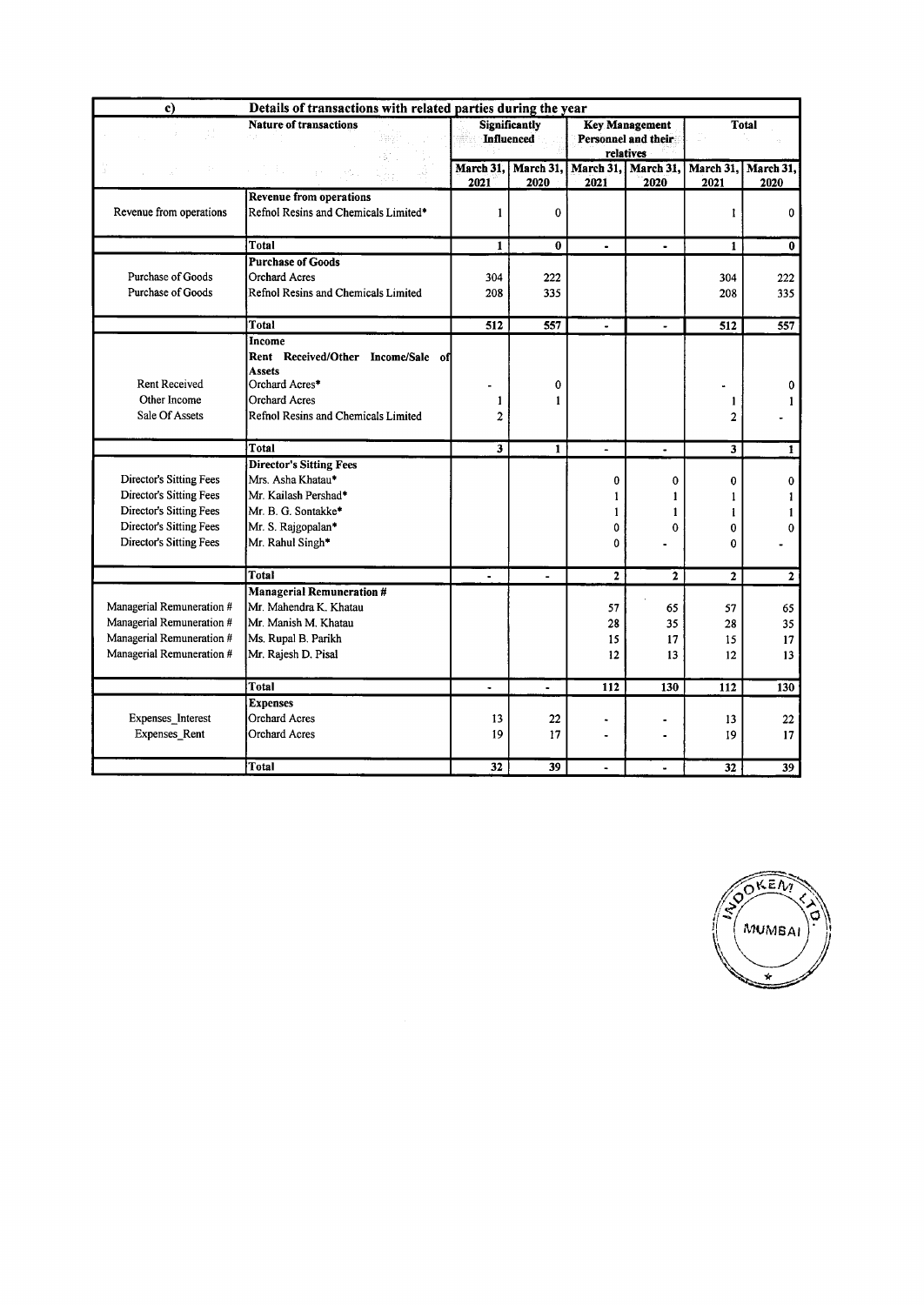| d)                                                                                                                       | Details of transactions with related parties during the year                                                                           |                                    |                             |                                    |                   |                   |                   |
|--------------------------------------------------------------------------------------------------------------------------|----------------------------------------------------------------------------------------------------------------------------------------|------------------------------------|-----------------------------|------------------------------------|-------------------|-------------------|-------------------|
|                                                                                                                          | <b>Nature of transactions</b>                                                                                                          | Significantly<br><b>Influenced</b> |                             | <b>Key Management</b><br>Personnel |                   | <b>Total</b>      |                   |
|                                                                                                                          | 300 - 대한민국의 12월 10일 <del>- 12</del> 월                                                                                                  | 2021                               | March 31, March 31,<br>2020 | March 31,<br>2021                  | March 31,<br>2020 | March 31,<br>2021 | March 31,<br>2020 |
|                                                                                                                          | <b>Interest on Borrowings</b>                                                                                                          |                                    |                             |                                    |                   |                   |                   |
| Interest on Borrowings                                                                                                   | Prism Plantations Private Limited                                                                                                      |                                    | $\overline{2}$              |                                    |                   |                   |                   |
| <b>Interest on Borrowings</b>                                                                                            | Mr. Mahendra K. Khatau                                                                                                                 |                                    |                             | 8                                  | 10                |                   | 10                |
| Interest on Borrowings                                                                                                   | Mrs. Asha Khatau                                                                                                                       |                                    |                             |                                    |                   |                   |                   |
| <b>Interest on Borrowings</b>                                                                                            | Mr. Manish M. Khatau                                                                                                                   |                                    |                             |                                    |                   |                   |                   |
|                                                                                                                          | Total                                                                                                                                  | 1                                  | 2                           | 10                                 | 13                | 11                | 15                |
| Loan Taken during the year<br>Loan Taken during the year                                                                 | Loan Taken during the year<br>Mr. Mahendra K. Khatau<br>Mr. Manish M. Khatau                                                           |                                    |                             | 15                                 | 153<br>2          | 15                | 153               |
|                                                                                                                          | Total                                                                                                                                  | $\qquad \qquad \blacksquare$       |                             | 15                                 | 155               | 15                | 155               |
| Loan repaid during the year<br>Loan repaid during the year<br>Loan repaid during the year<br>Loan repaid during the year | Loan repaid during the year<br>Prism Plantations Private Limited<br>Mr. Mahendra K. Khatau<br>Mrs. Asha Khatau<br>Mr. Manish M. Khatau | 12                                 |                             | 26                                 | 141               | 12<br>26          | 141               |
|                                                                                                                          | Total                                                                                                                                  | 12                                 | $\bullet$                   | 28                                 | 141               | 40                | 141               |
| Deposits paid During the year                                                                                            | Deposits paid During the year<br><b>Orchard Acres</b>                                                                                  |                                    | 5                           |                                    |                   |                   |                   |
|                                                                                                                          | Total                                                                                                                                  | $\blacksquare$                     | 5                           |                                    |                   |                   | 5                 |

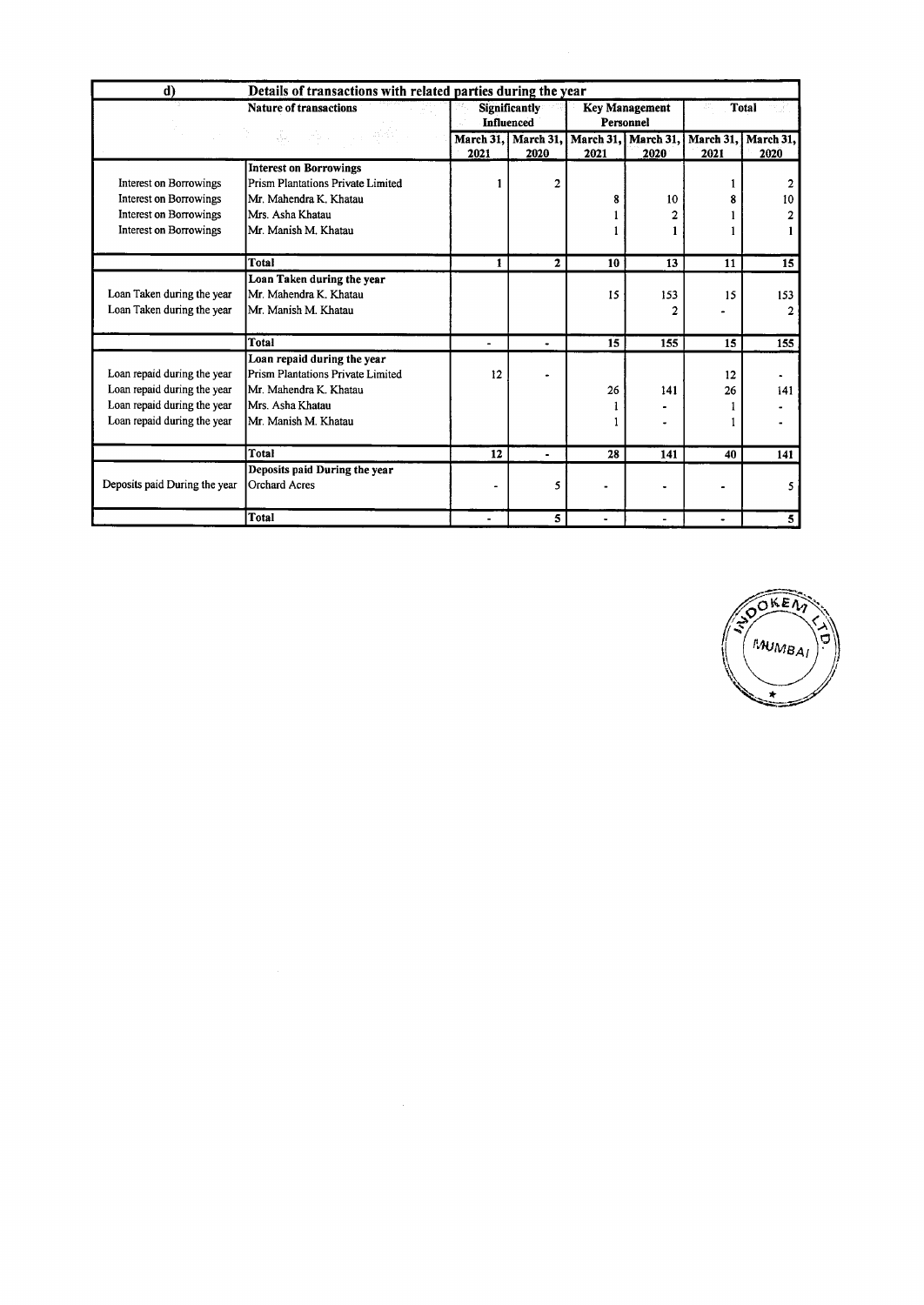| Outstanding balances with related parties:<br>e) |                                                  |                                        |                     |                |                      |              |                         |
|--------------------------------------------------|--------------------------------------------------|----------------------------------------|---------------------|----------------|----------------------|--------------|-------------------------|
|                                                  | <b>Nature of transactions</b>                    | Significantly<br><b>Key Management</b> |                     |                | <b>Total</b>         |              |                         |
|                                                  |                                                  |                                        | March 31, March 31, |                | March 31, March 31,  |              | March 31, March 31,     |
|                                                  |                                                  | 2021                                   | 2020                | 2021           | 2020                 | 2021         | 2020                    |
|                                                  | Trade receivables                                |                                        |                     |                |                      |              |                         |
| Trade receivables                                | Spiweld Chemtrade Private Limited                |                                        | 19                  |                |                      |              | 19                      |
|                                                  | Less: Allowances for Credit Losses               |                                        | (2)                 |                |                      |              | (2)                     |
|                                                  | Net amount receivable                            |                                        | $\overline{17}$     |                |                      |              | $\overline{17}$         |
| Trade receivables                                | Formost Chemicals Private Limited                |                                        | 10                  |                |                      |              | 10 <sup>°</sup>         |
|                                                  | Less: Allowances for Credit Losses               |                                        | (2)                 |                |                      |              | (2)                     |
|                                                  | Net amount receivable                            |                                        | 8                   |                |                      |              | 8                       |
|                                                  |                                                  |                                        |                     |                |                      |              |                         |
| Trade receivables                                | <b>Orchard Acres</b>                             | 1                                      | 1                   |                |                      | 1            | 1                       |
|                                                  | Less: Allowances for Credit Losses*              |                                        |                     |                |                      |              |                         |
|                                                  | Net amount receivable                            | $\mathbf{1}$                           | 1                   |                |                      | 1            | $\mathbf{1}$            |
|                                                  |                                                  |                                        |                     |                |                      |              |                         |
| Trade receivables                                | Refnol Resins and Chemicals Limited              | 5                                      | $\overline{a}$      |                |                      | 5            | $\overline{\mathbf{c}}$ |
|                                                  | Less: Allowances for Credit Losses               |                                        |                     |                |                      |              |                         |
|                                                  | Net amount receivable                            | 5                                      | $\overline{2}$      |                |                      | 5            | $\overline{2}$          |
|                                                  |                                                  |                                        |                     |                |                      |              |                         |
|                                                  | <b>Total</b>                                     | 6                                      | 28                  | ٠              | $\overline{a}$       | 6            | 28                      |
|                                                  | Loans given                                      |                                        |                     |                |                      |              |                         |
| Loans given                                      | Asha Marine Products Private Limited*            | $\mathbf 0$                            | 0                   |                |                      | $\mathbf 0$  | 0                       |
|                                                  |                                                  |                                        |                     |                |                      |              |                         |
|                                                  | Total                                            | $\mathbf{0}$                           | $\bf{0}$            | $\blacksquare$ |                      | $\mathbf{0}$ | $\bf{0}$                |
|                                                  | Deposit given                                    |                                        |                     |                |                      |              |                         |
| Deposit given                                    | <b>Orchard Acres</b>                             | 5                                      | 5                   |                |                      | 5            | 5                       |
|                                                  |                                                  |                                        |                     |                |                      |              |                         |
|                                                  | Total                                            | 5                                      | 5                   | $\blacksquare$ | $\ddot{\phantom{1}}$ | 5            | 5                       |
|                                                  |                                                  |                                        |                     |                |                      |              |                         |
|                                                  | <b>Advance received</b>                          |                                        |                     |                |                      |              |                         |
| Advance received                                 | Samudra Dye-chem Private Limited                 | 1                                      | 1                   |                |                      | $\mathbf{1}$ | $\mathbf{1}$            |
|                                                  | Total                                            | $\mathbf{1}$                           | $\mathbf{1}$        |                | $\blacksquare$       | $\mathbf{1}$ | 1                       |
|                                                  | Investments in optionally convertible debentures |                                        |                     |                |                      |              |                         |
| Investments in optionally                        | Khatau Holding and Trading Company               | 0                                      | $\bf{0}$            |                |                      | 0            | 0                       |
| convertible debentures                           | Private Limited *                                |                                        |                     |                |                      |              |                         |
| Investments in optionally                        | Priyamvada Holdings Limited                      | 1                                      | 1                   |                |                      | 1            | 1                       |
| convertible debentures                           |                                                  |                                        |                     |                |                      |              |                         |
|                                                  |                                                  |                                        |                     |                |                      |              |                         |
|                                                  | Total                                            | $\mathbf{1}$                           | 1                   |                |                      | 1            | 1                       |

 $\hat{\mathcal{A}}$ 

í.